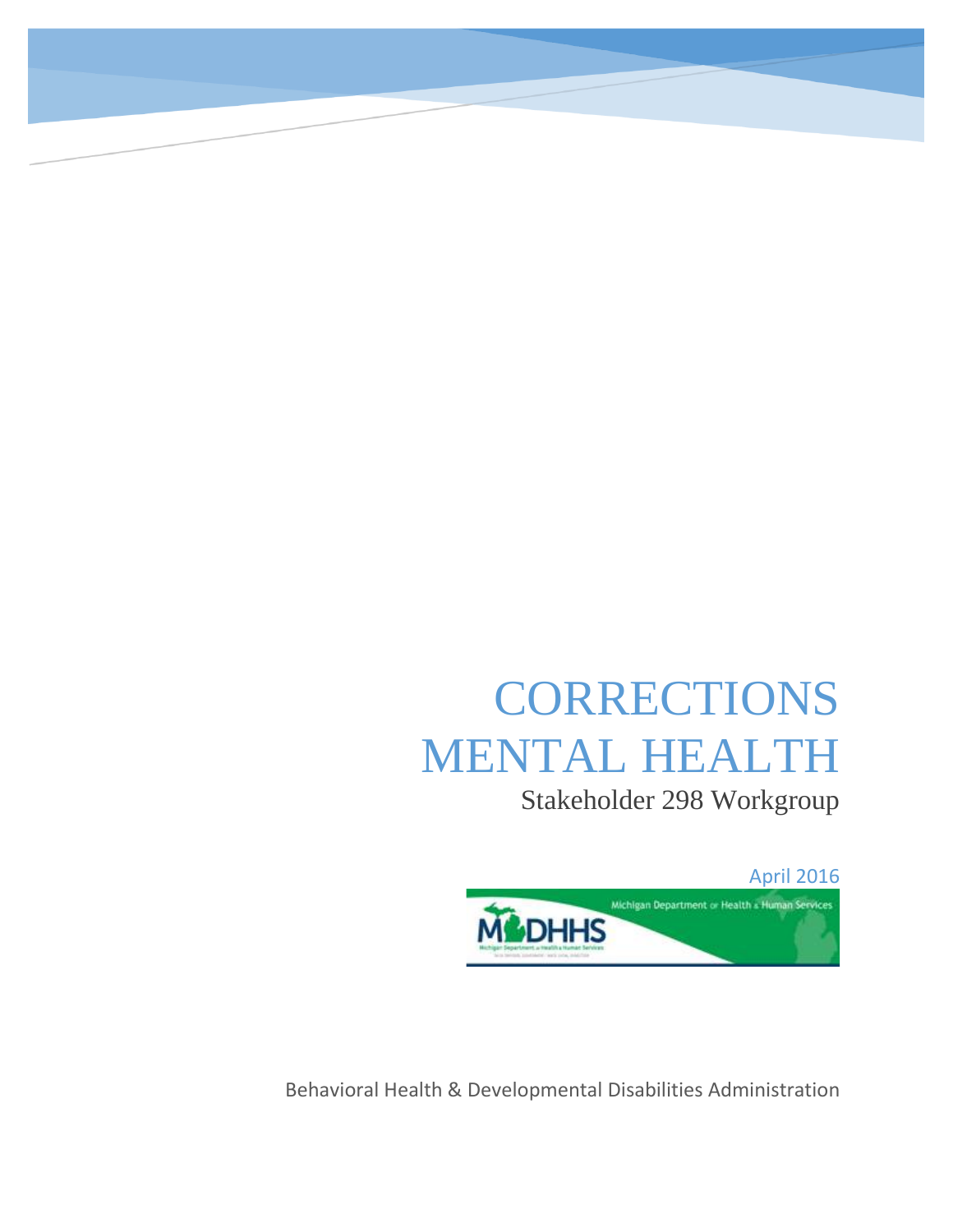According to the Council of State Governments Justice Center, at least 17% of people in local jails have a serious mental illness, substance use disorder, or both.<sup>[1](#page-1-0)</sup>



Additional facts from the Council of State Governments Justice Center:[2](#page-1-1)

- Three quarters of those returning from prison have a history of substance use disorders. Over 70 percent of prisoners with serious mental illnesses also have a substance use disorder.
- In 2004, 53 percent of state and 45 percent of federal prisoners met *Diagnostic and Statistical Manual for Mental Disorders* (DSM) criteria for drug abuse or dependence. Nearly a third of state and a quarter of federal prisoners committed their offense under the influence of drugs. Among state prisoners who were dependent on or abusing drugs, 53 percent had at least three prior sentences to probation or incarceration, compared to 32 percent of other inmates. At the time of their arrest, drug dependent or abusing state prisoners (48 percent) were also

<span id="page-1-0"></span> <sup>1</sup> Osher, F. & Potter, P., Council of State Governments Justice Center, Addressing a national crisis: the Justice Center's focus on mental health and jails, October, 2015

<span id="page-1-1"></span><sup>2</sup> NRRC Facts & Trends. Retrieved April 18, 2016, from https://csgjusticecenter.org/nrrc/facts-and-trends/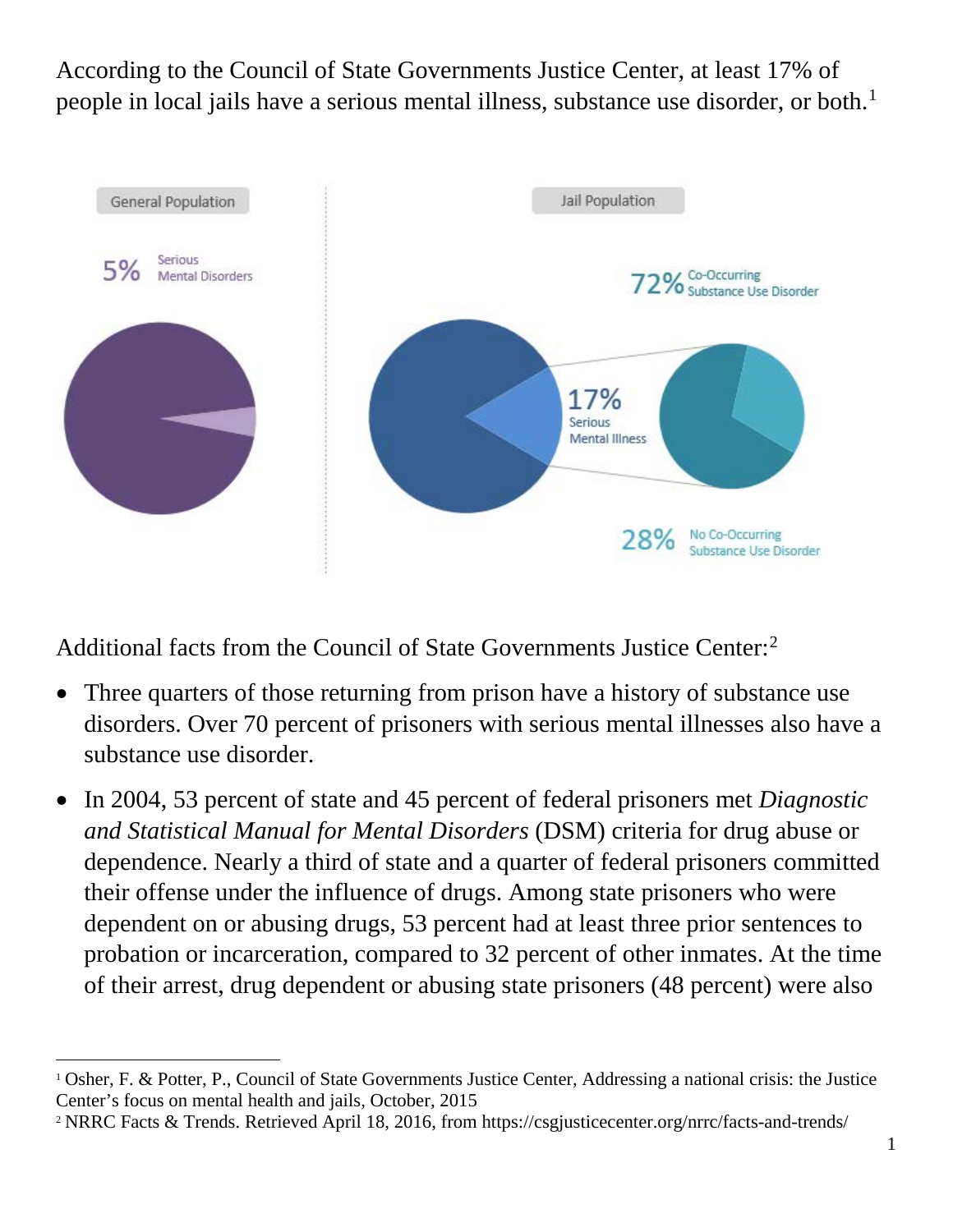more likely than other inmates (37 percent) to have been on probation or parole supervision.

- In 2002, 68 percent of jail inmates met DSM criteria for drug abuse or dependence. Half of all convicted jail inmates were under the influence of drugs or alcohol at the time of offense. Inmates who met substance dependence/abuse criteria were twice as likely as other inmates to have three or more prior probation or incarceration sentences.
- Only 7 percent to 17 percent of prisoners who meet DSM criteria for alcohol/drug dependence or abuse receive treatment in jail or prison.



## Corrections and Substance Use Disorders<sup>[3](#page-2-0)</sup>

According to the Council of State Governments Justice Center, 53% of state prisoners and 68% of jail inmates have a diagnosable substance use disorder.

In 2014, about 21.5 million Americans ages 12 and older (8.1%) were classified with a substance use disorder in the past year. Of those, 2.6 million had problems with both alcohol and drugs, 4.5 million had problems with drugs but not alcohol, and 14.4 million had problems with alcohol only[.4](#page-2-1)

<span id="page-2-1"></span><span id="page-2-0"></span> 3 NRRC Facts & Trends. Retrieved April 18, 2016, from https://csgjusticecenter.org/nrrc/facts-and-trends <sup>4</sup> SAMHSA Mental and Substance User Disorders. Retrieved April 18, 2016, from http://www.samhsa.gov/disorders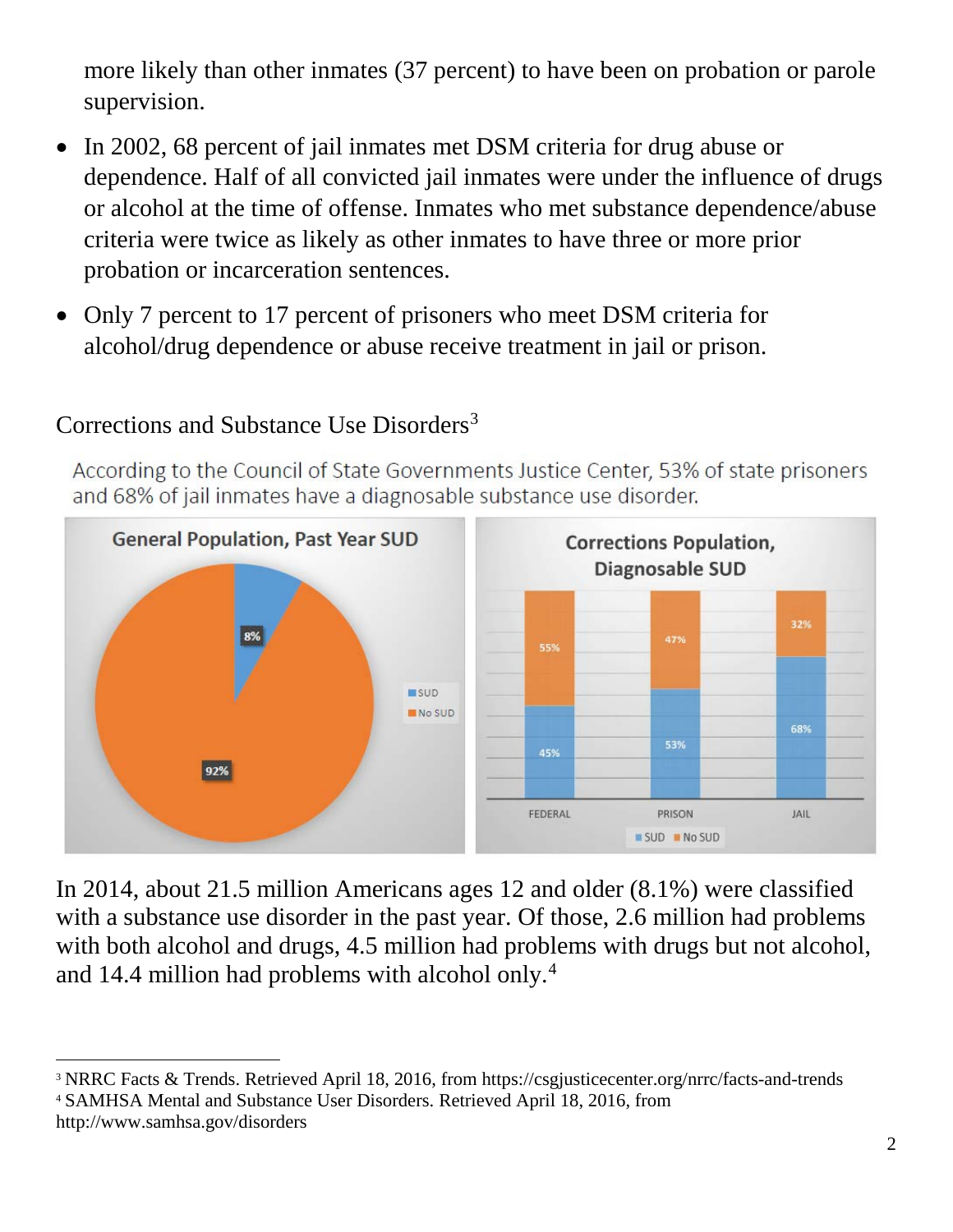In fiscal year 2015, just over 9,000 of people incarcerated in Michigan prisons (21%) received mental health services. [5](#page-3-0)





<span id="page-3-0"></span> <sup>5</sup> Michigan Department of Corrections, MHS Strategic Plan (2013-2017)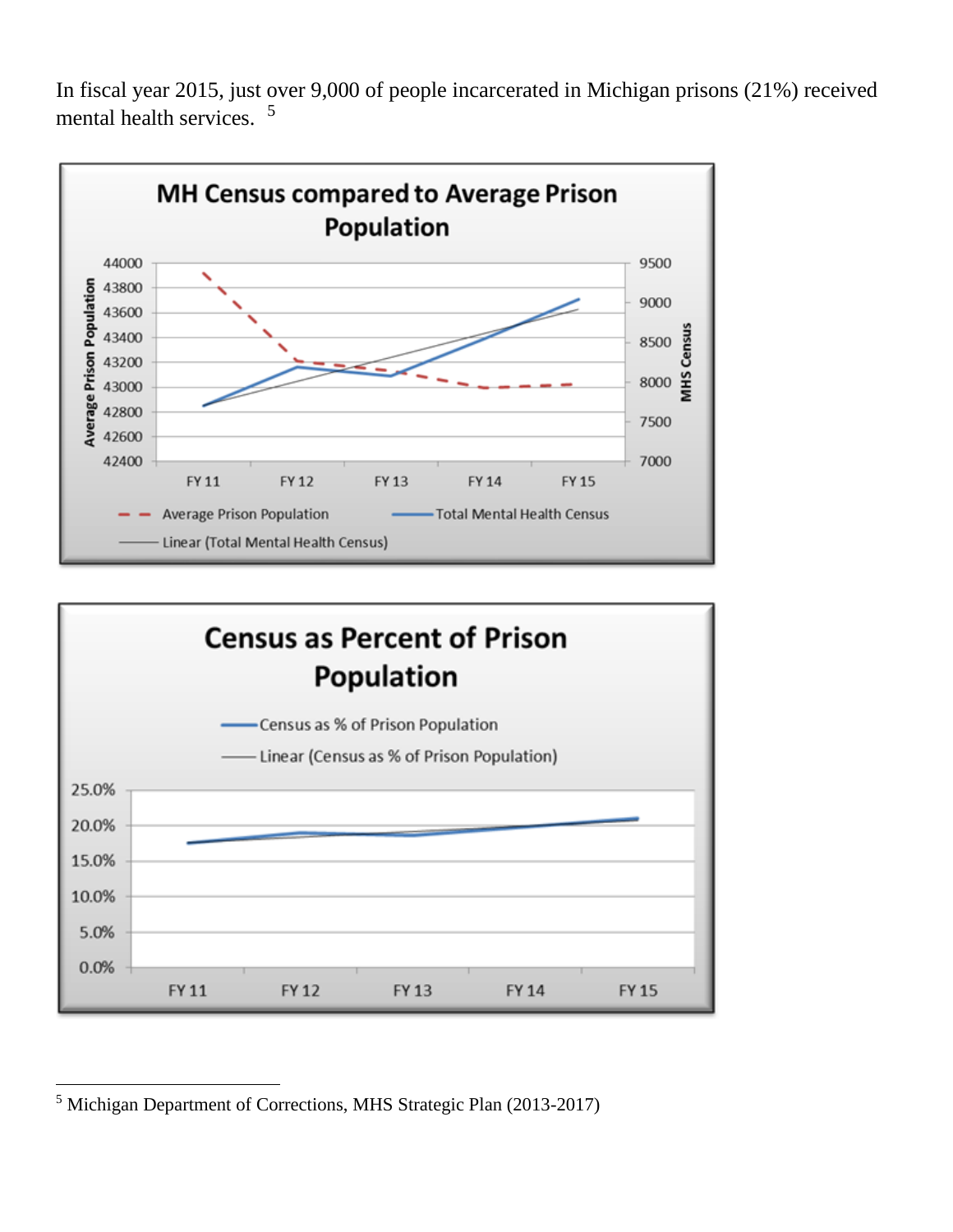A 2010 UofM state correctional facility study, commissioned by the Michigan Departments of Community Health and Corrections found that:<sup>[6](#page-4-0)</sup>

- 20% of male inmates and 25% of female inmates had symptoms of severe mental disability,
- there was no evidence in the Corrections Mental Health Program of service provision the previous twelve months for two-thirds of those with severe mental disability symptoms,
- 92% of those with severe mental disability symptoms had a history of substance use,
- although 86% of the total inmate population had a substance use history, only one percent of all inmates were receiving substance abuse services, and
- among prisoners receiving some manner of mental health service, 41% had experienced at least one previous psychiatric hospitalization.

|                                                    | <b>Male</b> –<br>General<br>Population | <b>Male</b> –<br>Administrative<br>Segregation | <b>Male</b> –<br><b>Special</b><br><b>Units</b> | Male     | Female | <b>Total</b> |
|----------------------------------------------------|----------------------------------------|------------------------------------------------|-------------------------------------------------|----------|--------|--------------|
| MН<br><b>Symptoms</b><br>and No<br><b>Services</b> | 76.7%                                  | 57.1%                                          | 11.76%                                          | $65.5\%$ | 54.1%  | $65.0\%$     |

## **Co-Morbid Substance Abuse and MH Symptoms**

| <b>Substance</b><br>Abuse<br><b>History</b> | <b>MH</b> Symptoms |         | Total<br>(with Column<br>Percentage) |  |
|---------------------------------------------|--------------------|---------|--------------------------------------|--|
|                                             | No                 | Yes     |                                      |  |
| No                                          | 3,822.7            | 508.1   | 4,330.8 (14.1%)                      |  |
|                                             | 12.4%              | 1.7%    |                                      |  |
| Yes                                         | 20,699.0           | 5,750.4 | 26,449.0 (85.9%)                     |  |
|                                             | 67.3%              | 18.7%   |                                      |  |
| <b>Total</b>                                | 24,521.5           | 6,258.5 | 30,780.0                             |  |
|                                             | 79.7%              | 20.3%   | 100.0%                               |  |

<span id="page-4-0"></span> <sup>6</sup> Report to the Legislature Pursuant to P.A. 114 of 2009 Section 302 Mental Health Independent Study. Retrieved April 27, 2016, from

https://www.michigan.gov/documents/corrections/2010\_Boilerplate\_302\_Final\_Version\_316653\_7.pdf